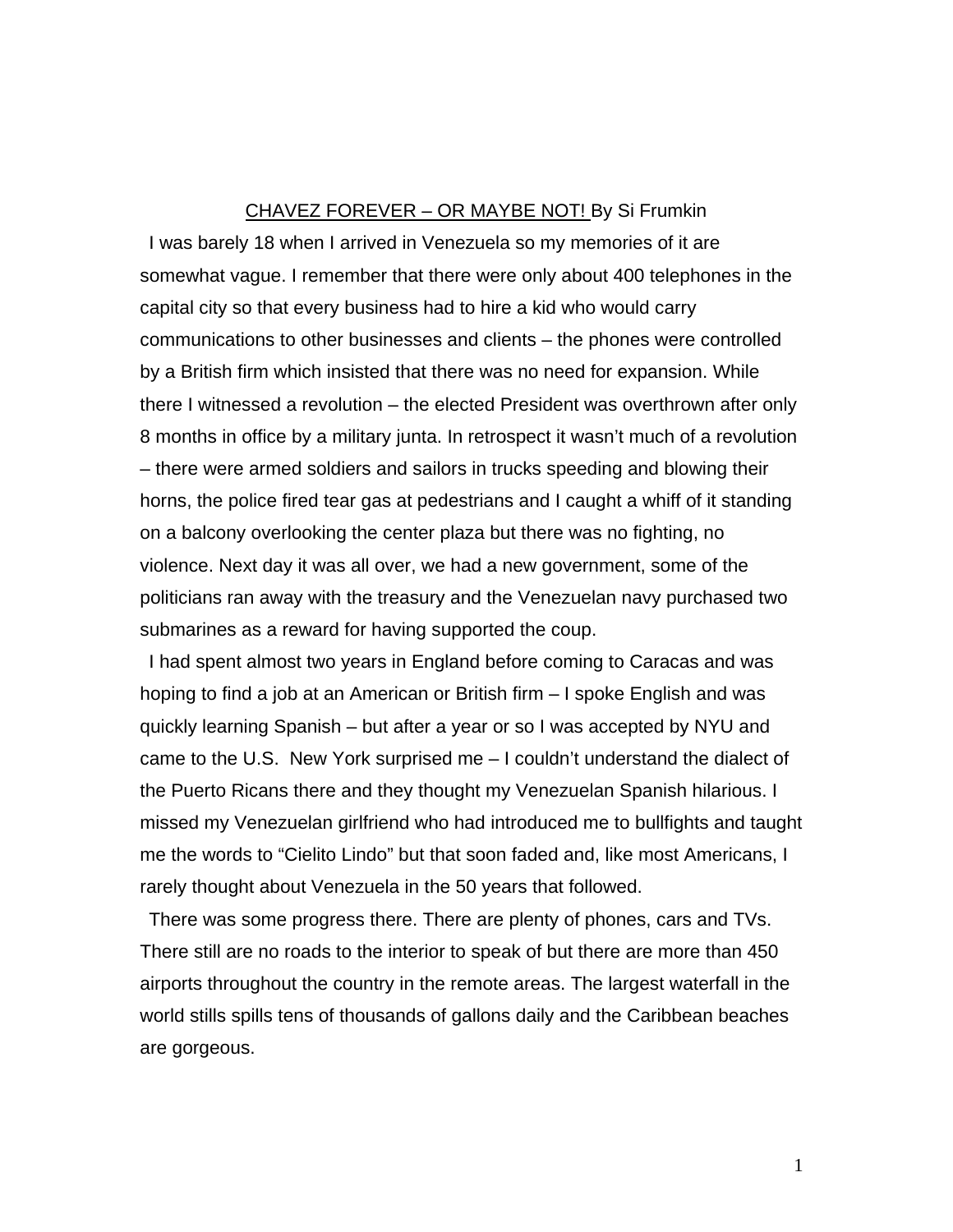On the other hand, Venezuela imports most everything it consumes and pays for it with its main export – oil. Its oil production has been nationalized, blackouts are routine and crime is widespread. With the oil prices dropping to \$40 a barrel and PdVSA – the government controlled oil monopoly – owes its suppliers over \$8 billion that it doesn't have. There are reputable reports that over 200 companies are affected by the government not paying their bills and that this could affect 30,000 jobs.

In December 2006, Hugo Chavez was re-elected in a landslide for a 6-year presidential term. His popularity depends on the distribution of funds to the poor masses that constitute the majority of Venezuelans and who enthusiastically voted to install him as President. His anti-American stance and his clownish appearance on the U.N world stage have increased his popularity. He is also praised by Hollywood luminaries like Shawn Penn and Harry Belafonte who apparently never met a dictator they didn't like. Chavez is currently trying to increase his popularity by vicious verbal attacks on Israel and breaking off diplomatic relations with the Jewish state; a thuggish attack on a Jewish synagogue is seen as a covertly inspired governmental action. The only "good" news seems to be that the current inflation rate is down to 30.7% from 39% last year – it still is the highest in Latin America!

There has been hardly any mention in our media of the February 15 referendum that will change the future of Venezuela. The vote will approve or reject a constitutional amendment that would allow the indefinite re-election of the president, legislators, governors and mayors. In 2007 he was given the power to make and impose laws by presidential decree but a vote to abolish time limits for presidential tenure was narrowly defeated. Now, he is trying again. The February 15 referendum is not limited to only a lifetime presidency but would also apply to other elected officials like popular mayors and governors. Obviously, Chavez is counting on increased popular support and life